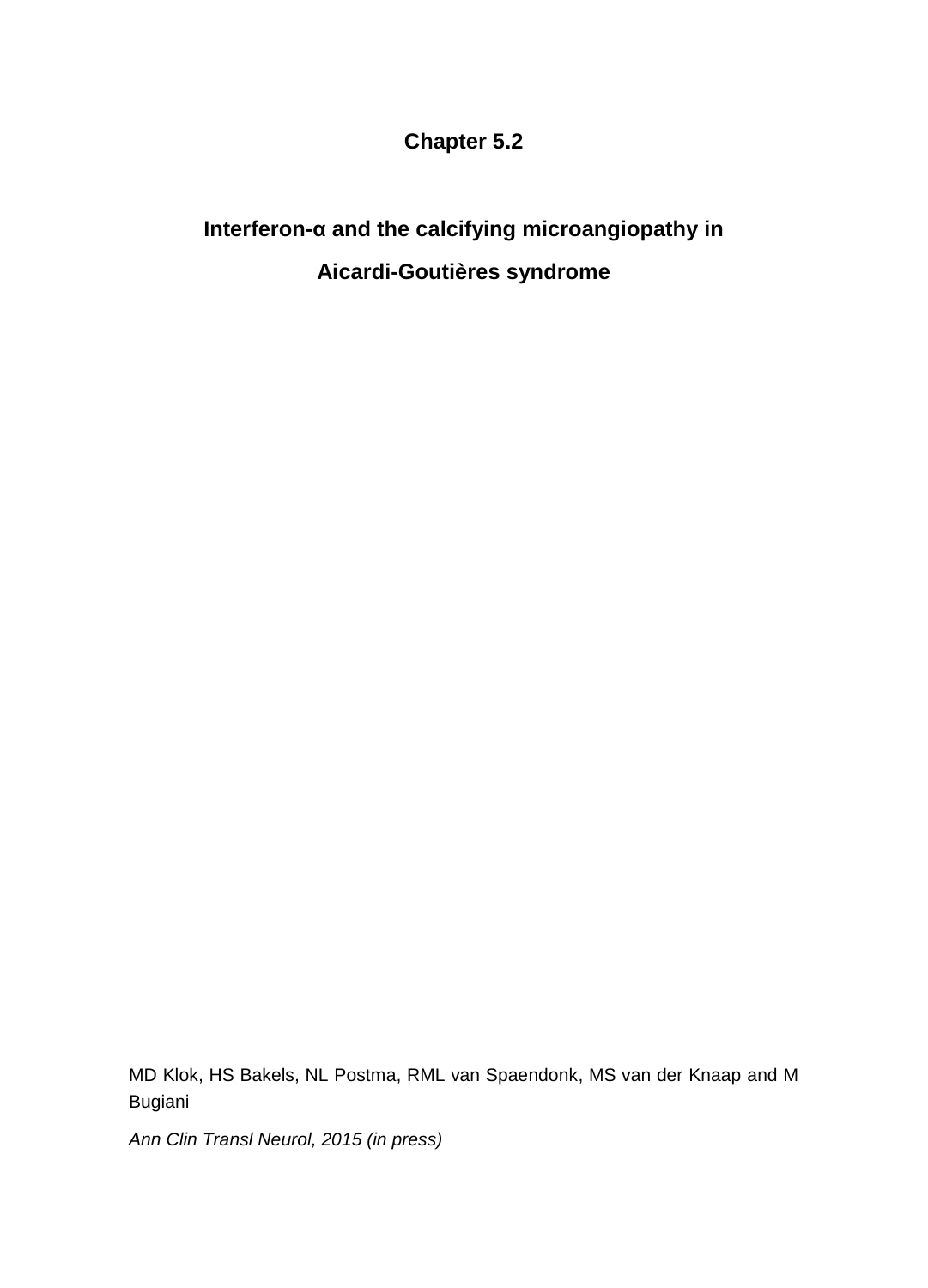### **Abstract**

Aicardi-Goutières syndrome is a leukoencephalopathy with calcifications and increased cerebrospinal fluid interferon- $\alpha$ . The relation between interferon- $\alpha$  and brain pathology is poorly understood. We report a patient with mutations in the disease-associated gene *SAMHD1*. Neuropathology showed an extensive microangiopathy with calcifications consistently associated with blood vessels. In an *in vitro* model of the microangiopathy, interferon- $\alpha$  enhanced vascular smooth muscle cell-derived calcifications. The non-infarcted white matter harbored apoptotic oligodendrocytes and increased numbers of oligodendrocyte progenitors. These findings better define the white matter pathology and provide evidence that interferon-α plays a direct pathogenetic role in the calcifying angiopathy typical of this disease.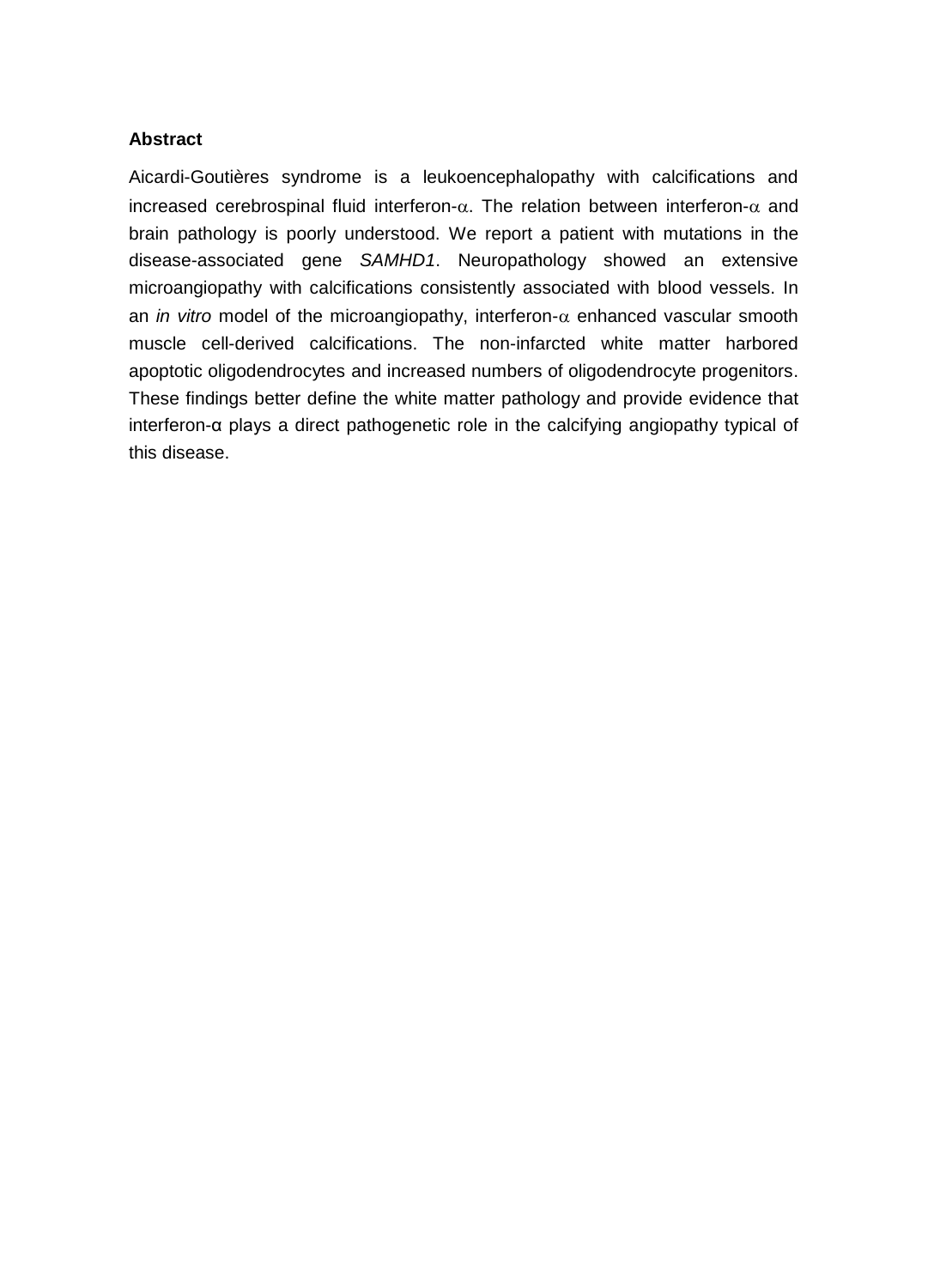## **Introduction**

Aicardi-Goutières syndrome (AGS; OMIM 225750) is an inherited leukoencephalopathy characterized by calcifications in the white matter, basal ganglia and thalami, and increased cerebrospinal fluid (CSF) interferon (IFN)- $\alpha$ with lymphocytosis (Aicardi & Goutières, 1984; Crow, 2013). AGS is clinically heterogeneous. The classic severe form begins in the first months with psychomotor delay, feeding difficulties, irritability, episodes of aseptic febrile illness, and chilblain skin lesions. Symptoms progress over months to years with secondary microcephaly, brain atrophy and spastic tetraparesis, and then stabilize. Death usually occurs before the age of ten years. Milder forms have onset after the first year and show slower progression and longer survival (Crow, 2013).

AGS is genetically heterogeneous. About 90% of patients have mutations in any of seven genes (*TREX1*, *RNASEH2B*, *RNASEH2C* and *RNASEH2A*, *SAMHD1*, *ADAR1* and *IFIH1*) leading to a perturbation of the innate immune response with increased intrathecal production of the IFN-type I cytokine IFN- $\alpha$  (Hofer & Campbell, 2013; Diamond, 2014). Typical neuropathological findings include brain atrophy, lack of myelin, vascular changes, infarctions, and calcifications (Barth et al., 1999; Goutières et al., 1998; Kumar et al., 1998).

We report the neuropathology of an AGS patient. The observation of calcifications consistently associated with blood vessels prompted us to investigate *in vitro* if IFN-α promotes a calcifying phenotype in vascular smooth muscle cells (VSMCs).

### **Patient and Methods**

The patient was a girl with early-infantile severe encephalopathy and later also chill blains. CSF analysis at age 1 year revealed pleocytosis (61 cells/mm $^3$ , normal <3/mm<sup>3</sup>) and increased IFN- $\alpha$  (37 IU/ml, normal <2 IU/ml). Imaging studies at 3 years showed bilateral signal change and atrophy of the cerebral white matter, and calcifications in the basal ganglia and periventricular regions (fig. 1A,B). Repeated imaging at 5 and 11 years showed attenuation of the white matter signal abnormalities and a new lesion in the left frontal cortex (fig. 1C,D). The patient died at 17 years during pneumonia. The clinical picture, imaging and laboratory data were typical of AGS. Genetic analysis revealed compound-heterozygous mutations in *SAMHD1* (p.Met216fs and p.Arg408Pro). The first mutation is a null-mutation; the second mutation results in an amino acid change affecting a residue poorly conserved amongst species. The mutation is not listed in the 1000 Genomes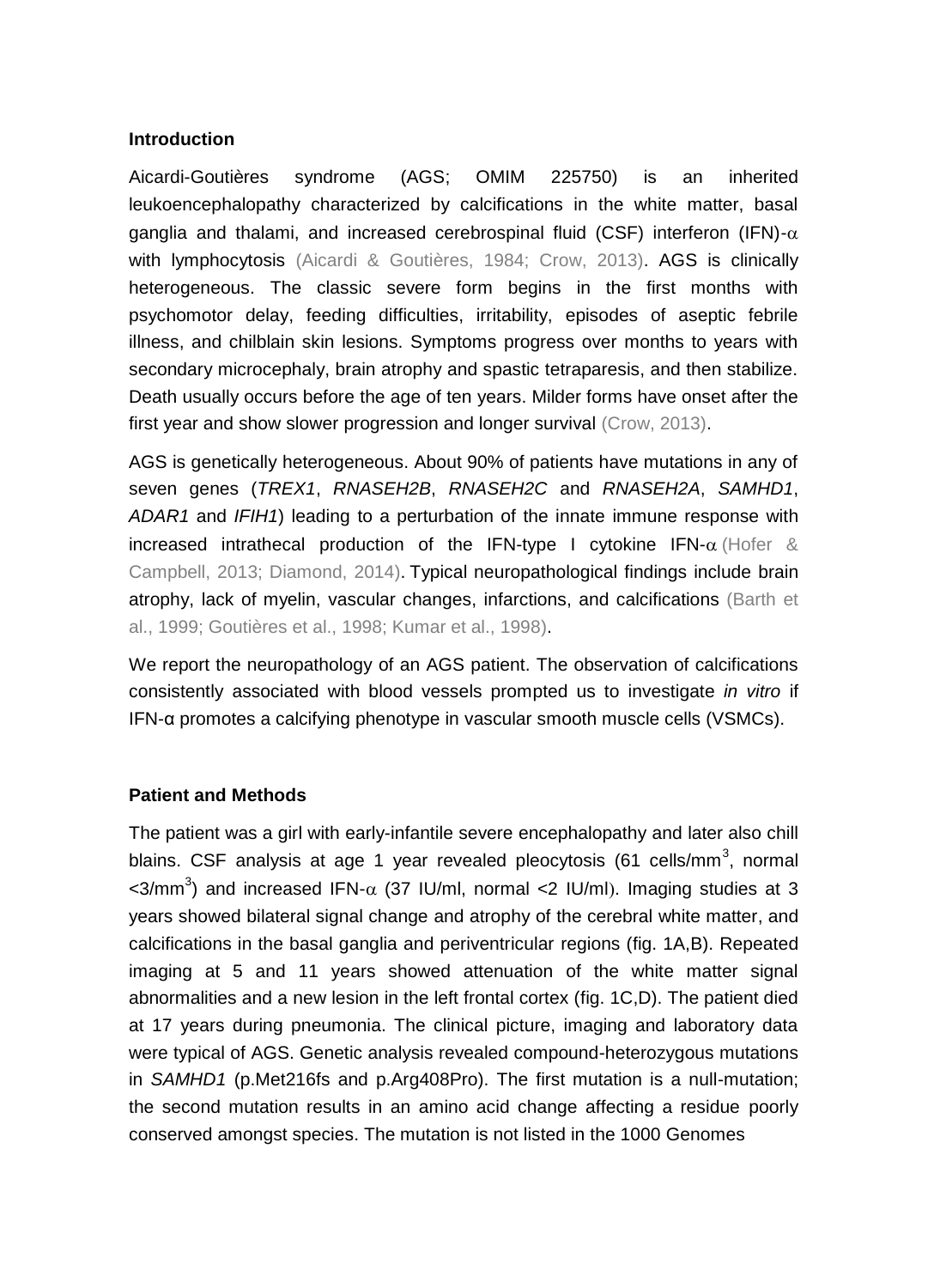

**Figure 1. Imaging findings.** (**A**) Axial CT scans at age 3 years demonstrate focal calcifications in the periventricular white matter and subtle finely dispersed calcifications in the basal nuclei (*arrows*). (**B-D**) MRI axial T2-weighted images at age 3 years (B) shows diffuse high signal in the cerebral white matter extending frontally into the subcortical regions as well as white matter atrophy. Serial scans at 5 (C) and 11 years (D) reveal attenuation of the white matter signal changes and focal involvement of the cortex in the left more than right frontal lobe (D).

database [\(www.1000genomes.org\)](https://webmail.vumc.nl/owa/redir.aspx?C=94de1e923bc449e6a041930b6ef26cb0&URL=http%3a%2f%2fwww.1000genomes.org), making it unlikely that it represents a common polymorphism. Conventional prediction programs are heavily influenced by interspecies amino acid conservation and do not confirm, but also do not exclude pathogenicity. However, proline has an exceptional conformational rigidity and *in silico* analysis suggests an effect on the tertiary structure of the protein and possibly on tetramer formation. The patient had one healthy and two affected siblings; the mutations segregated with the disease in the family.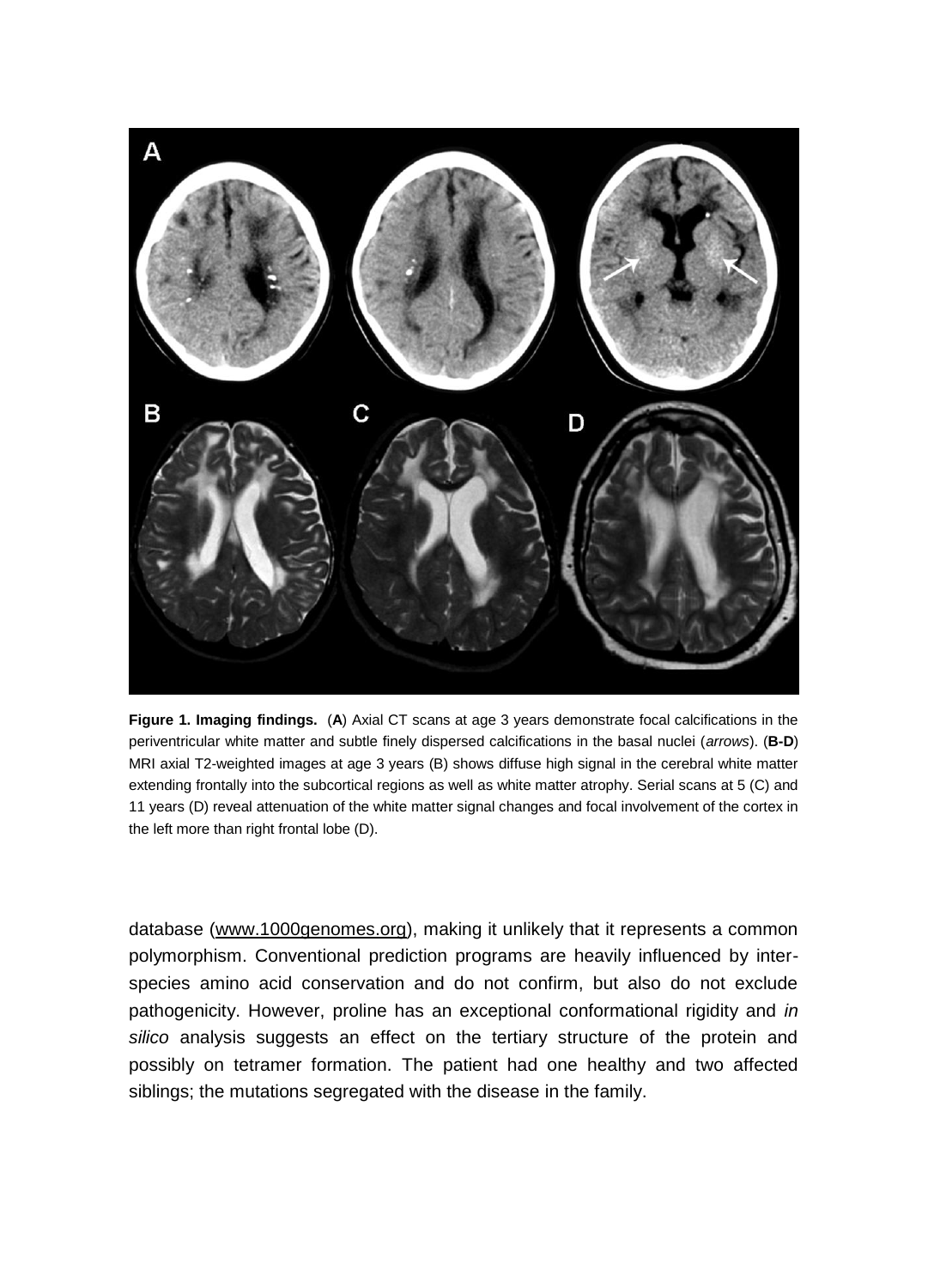## *Neuropathology*

Brain tissue of the patient and three age-matched controls without confounding neuropathology was obtained with informed consent within 5 hours post-mortem. Formalin-fixed, paraffin-embedded tissue sections were routinely stained with Hematoxylin & Eosin (H&E) and immunostained as described (Kevelam et al., 2013) for proteolipid protein (PLP; AbDSerotec, 1:3000), glial fibrillary acidic protein (GFAP; Millipore, 1:1000), smooth muscle actin (SMA; Dako, 1:200), IFN-α (PBL Biochemical Labs, 1:100), CD31 (Dako, 1:50), CD3 (Dako, 1:100), CD68 (Dako, 1:3000), HLA-DR (Abcam, 1:50) and caspase3 (Dako, 1:500). Fluorescence immunohistochemistry was performed on cryosections as described (Bugiani et al., 2013) against oligodendrocyte transcription factor 2 (olig2; Abcam, 1:400) and platelet-derived growth factor receptor  $\alpha$  (PDGFR $\alpha$ ; BD Pharmingen, 1:100). Known positive controls and negative controls by omitting the primary antibody were included to verify specificity of immunohistochemical labelling. Images were acquired on a Leica DM6000B microscope (Leica Microsystems). Control tissue was employed for selected stains and to compare oligodendrocyte lineage cell numbers and apoptotic cells in the white matter. Caspase3-, PDGFR $\alpha$ and Olig2-immunopositive cells were counted individually in 10 fields using a 20x objective, expressed as percentage of the total number of oligodendrocytes or nuclei and compared using an independent-samples *t*-test.

### *Mineralization assay*

Human VSMCs (hVSMCs) isolated from umbilical artery explants were grown on 0.1% gelatin-coated (Sigma) 6-well plates in culture medium supplemented with 20% 1:1 heat-inactivated fetal calf serum (FCS, Hyclone, Bodinco)/human serum (Millipore), as described (Proudfoot & Shanahan, 2012). SMA-immunoreactivity confirmed hVSMC identity (not shown). For the mineralization assay, fresh (1 experiment, 2 donors, 5.000 cells/well) or frozen (2 experiments, 1 donor each, passage 2 or 3, 20.000 cells/well) hVSMCs were grown on gelatin-coated 96-well plates until 80-90% confluence. Following standard methods with minor adjustments (Reynolds et al., 2004), mineralization was induced in culture medium containing 1% FCS/human serum (1:1) and a concentration gradient of calcium  $(0.0, 0.9, 1.3, 2.0, 3.0, 4.4, 6.7, 10.0)$  and 10mM CaCl<sub>2</sub>; mammalian extracellular calcium range 1.2-1.6mM [Jones & Keep, 1988]) with or without IFN-α2b (100ng/ml or 200pg/ml, Miltenyi Biotec) for 3 weeks. Mineralization was detected with von Kossa or alizarin red staining as described (Bonewald et al., 2003; Proudfoot et al., 2000)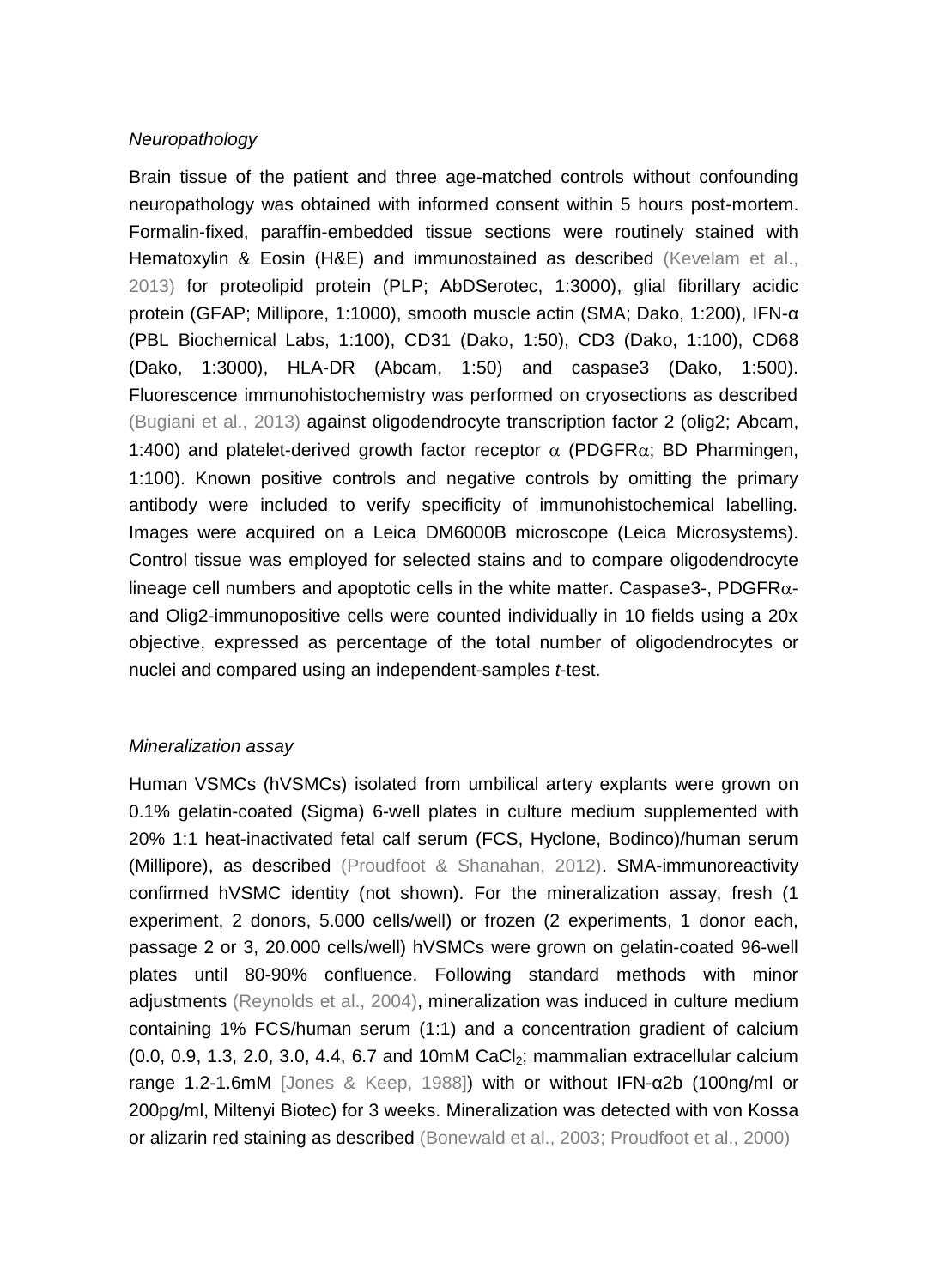

**Figure 2. Neuropathology**. (**A, B**) H&E stain show perivascular calcifications (purple) with a concentric pattern around blood vessels in the parietal white matter (A) and in the cerebellum (B). (**C**) Stain against smooth muscle actin (SMA, brown) of the cerebellar white matter shows that calcifications (blue) are located in the tunica media and lined by SMA-positive smooth muscle cells. Note that the normal SMAimmunoreactivity (upper right) is progressively lost coincident with increasing vessel calcification (lower left). (**D**) Stain against CD31 of the frontal white matter reveals that apparently perivascular small calcifications are often centered on a CD31-immunoreactive core (*arrowheads*). (**E**) At high magnification, glial fibrillary acidic protein (GFAP) stain of the frontal white matter shows reactive astrocytes, one of which is multinucleated (*arrowhead*). (**F**) In the same region, a multinucleated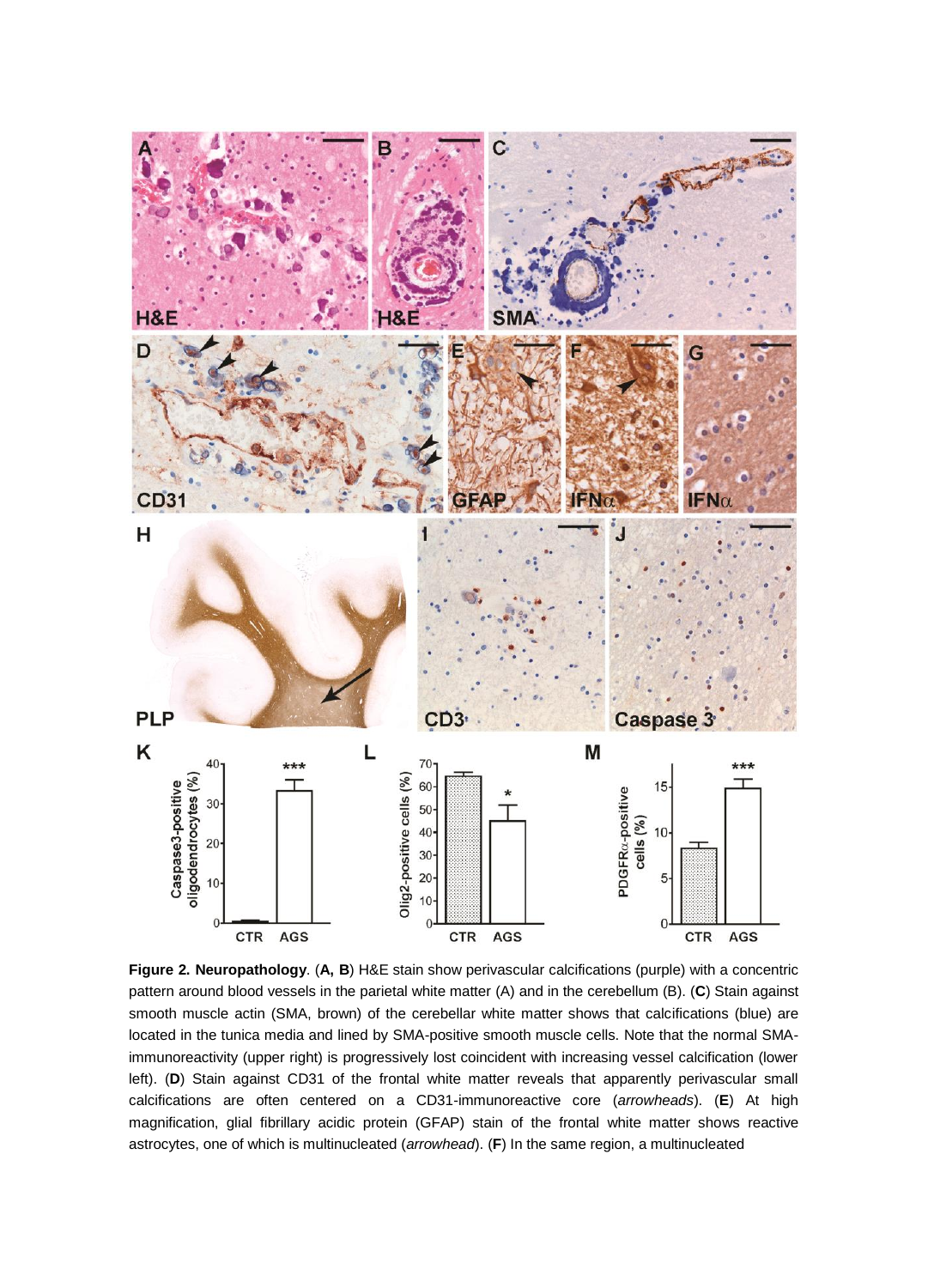and quantified by determining average pixel intensities per well using ImageJ (v1.44, imagej.nih.gov/ij/). For each condition, a third well was used to stain nuclei with Hoechst (H1399, Life Technologies, 0.2  $\mu$ g/ml) to visualize cell density.

#### **Results**

#### *Neuropathology*

Brain weight was 750 g (mean normal for age: 1300 g). Inspection on sectioning showed mild white matter atrophy, numerous cortico-subcortical infarcts and small basal nuclei bleedings. No infarcts were detected in brainstem and cerebellum.

Microscopically, infarcts coincided with thrombotic occlusion of meningeal and intraparenchymal vessels. Microangiopathy was widespread in the striatum, cerebral white matter (fig. 2A) and cerebellum (fig. 2B). Small arterioles and precapillary vessels showed variably thickened tunica media and adventitia with focal or circular calcific deposits. Presence of calcifications coincided with loss of SMA-immunoreactivity in smooth muscle cells (fig. 2C). Notably, calcifications were always associated with blood vessels. Stain for the endothelial marker CD31 revealed that many microcalcifications apparently not adjacent to blood vessels were also centred on endothelial cells (fig. 2D).

In the non-infarcted cerebral white matter, GFAP stain revealed numerous reactive astrocytes, some of which multinucleated, that also expressed IFN-α (fig. 2E,F). No  $IFN-\alpha$ -positive astrocytes were found in control white matter (fig. 2G). Stain against PLP showed mild lack of myelin with relative sparing of U-fibers (fig. 2H).

**Figure 2 (cont.)** astrocyte (*arrowhead*) shows a similarly intense IFN-α-immunoreactivity compared to mononucleated astrocytes. (**G**) Control frontal white matter shows no IFN-α-positive astrocytes. (**H**) Whole mount of a non-infarcted area in the frontal lobe stained against proteolipid protein (PLP) reveals mild lack of myelin in the deep white matter (*arrow*) compared to the U-fibers. (**I**) Stain against CD3 of the frontal white matter shows few infiltrating T-cells mostly restricted to the perivascular space. (**J**) Caspase3 stain of the same region reveals numerous immunoreactive cells with small, round nuclei and a perinuclear halo, compatible with apoptotic oligodendrocytes. (**K**) Caspase3-positive oligodendrocytes are virtually absent in control fronto-parietal white matter (*P*<.0001). (**L**) Cell counts of cells expressing the oligodendrocyte lineage-specific marker olig2 in the fronto-parietal white matter shows mild loss of oligodendrocytes in AGS compared to controls (*P*=0.036). (**M**) There are higher numbers of OPCs in the non-infarcted white matter of the AGS patient compared to the controls as revealed by platelet-derived growth factor  $\alpha$  receptor (PDGFR $\alpha$ ) immunoreactivity (*P*<.0001). Bars: (A, B, I and J) 50 um, (C and D)  $40 \mu m$ , (E-G) 30  $\mu$ m. Bars in the graphs indicate the standard error of the mean.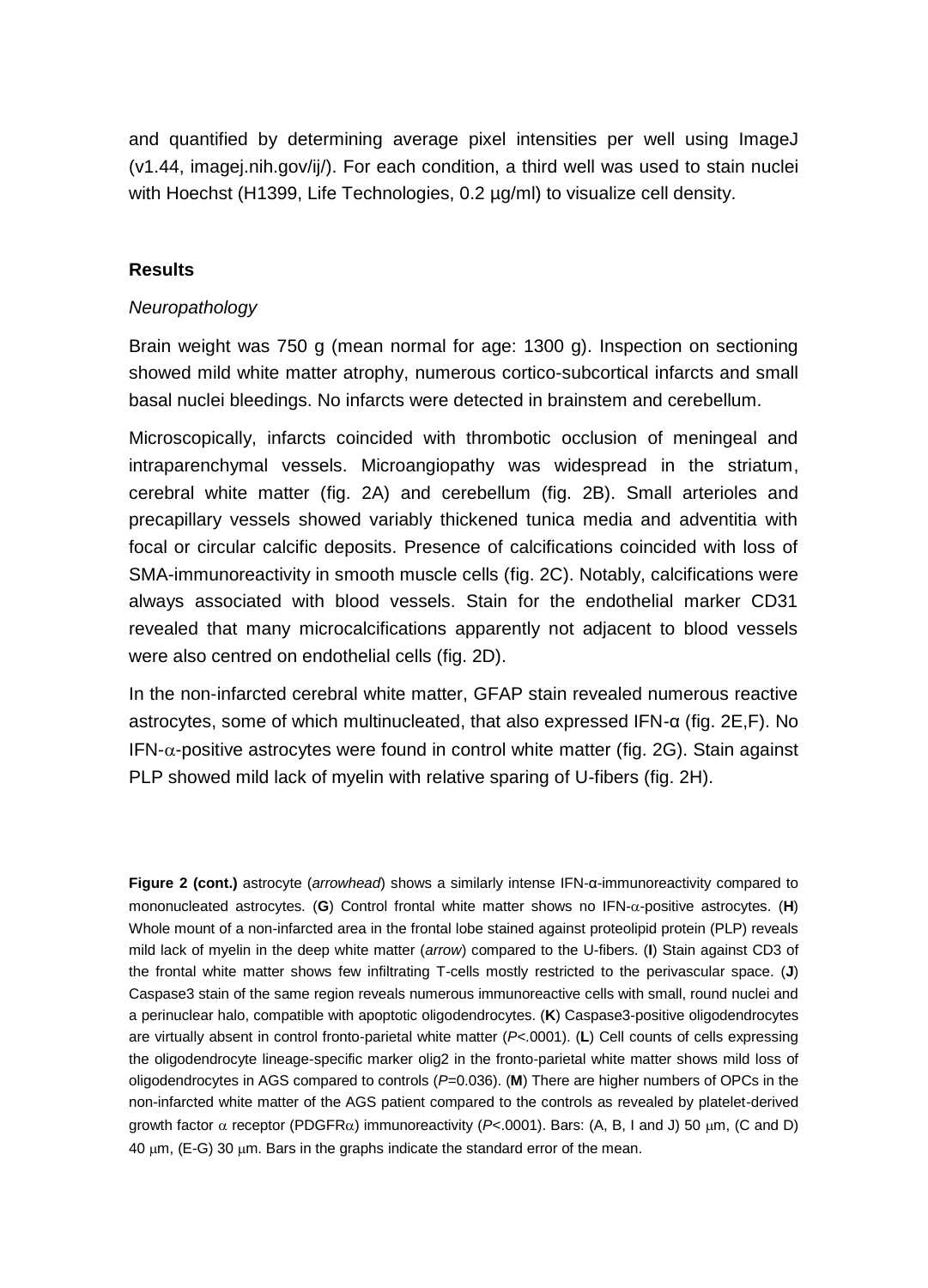

IFN- $\alpha$ 2b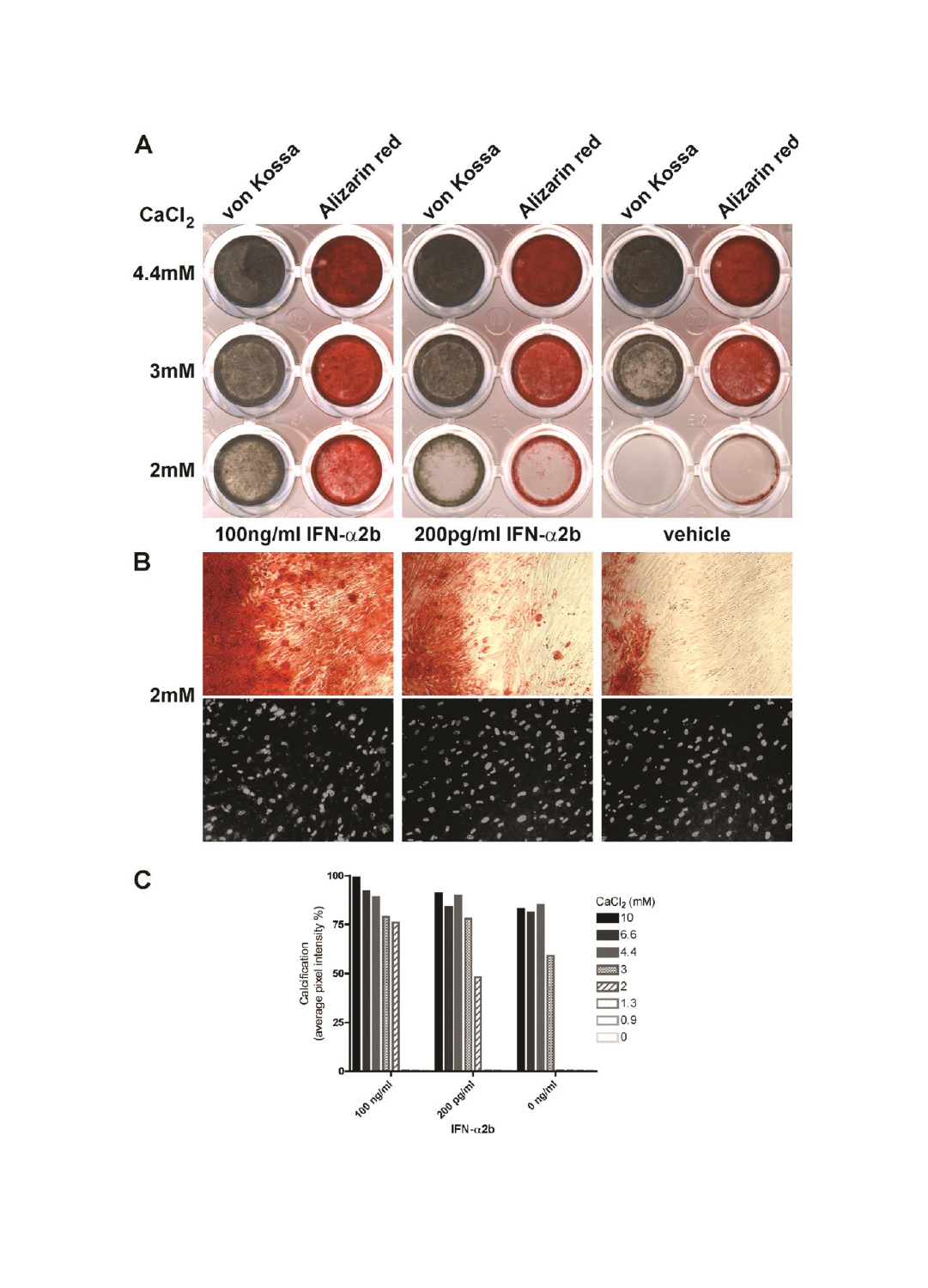Inflammatory signs were inconspicuous, with scarce HLA-DR- and CD68-positive activated microglia/macrophages (not shown) and CD3-positive T-lymphocytes (fig. 2I). To better characterize myelin pathology, we assessed oligodendrocyte lineage cell numbers in frontal and parietal white matter. Compared to controls, there was mild loss of olig2-positive oligodendrocytes (*P*=.036) with numerous caspase3 positive apoptotic cells (*P*<.0001) (fig. 2J-L); however, a count of cells expressing the oligodendrocyte progenitor cell (OPC) marker PDGFR $\alpha$  revealed that OPC numbers were markedly higher in AGS than in control white matter (*P*<.0001, fig. 2M).

### *Mineralization assay*

Cultured hVSMCs underwent cumulative calcification induced by increasing

concentrations of calcium in the medium (fig. 3A-C). Addition of IFN-α2b enhanced hVSMC calcification at lower calcium concentrations in a dose- dependent manner. Notably, this effect was already evident at IFN-α2b concentration of 200pg/ml, comparable to that in AGS patients' CSF (Goutières et al., 1998 ; Rubinstein et al., 1981 ; Hobbs & Pestka, 1982 ; van Heteren et al., 2008). Cultures of fresh or frozen hVSMCs gave comparable results.

**Figure 3. IFN-α enhances calcification in cultured hVSMCs. (A)** hVSMCs were exposed to increasing concentrations of calcium (0, 0.9, 1.3, 2 [shown], 3 [shown], 4.4 [shown], 6.7 and 10 mM CaCl2), with or without IFN-α2b (200 pg/ml or 100 ng/ml). Calcification was detected by von Kossa (gray-brown) or Alizarin red stain. IFN-α2b promoted hVSMC calcification particularly at 2 and 3 mM calcium, with 100 ng/ml IFN-α2b having a stronger effect than 200 pg/ml IFN-α2b. Calcification was similar at calcium concentrations of 4.4 mM or higher, with IFN-α2b having a small inducing effect. No calcification was detected at 1.3 mM calcium concentration or lower, with or without IFN-α. Representative results are shown for three comparable experiments. **(B)** Hundred-times magnification pictures of the hVSMCs cultured with 2 mM calcium, for the wells stained with Alizarin red (top) or for cell density with Hoechst (grayscale, bottom). (**C**) Calcification quantification of wells stained with von Kossa measured in average pixel intensity per well. An effect of IFN-α2b was particularly detected at 3 mM CaCl2, with an intensity increase of 20% with 200 pg/ml or 100 ng/ml IFN-α2b compared to 0 ng/ml IFN-α2b, or at 2 mM CaCl<sub>2</sub>, with an intensity increase of 48% with 200 pg/ml IFN-α2b or 76% with 100 ng/ml IFN-α2b, respectively. Representative results are shown for three comparable experiments.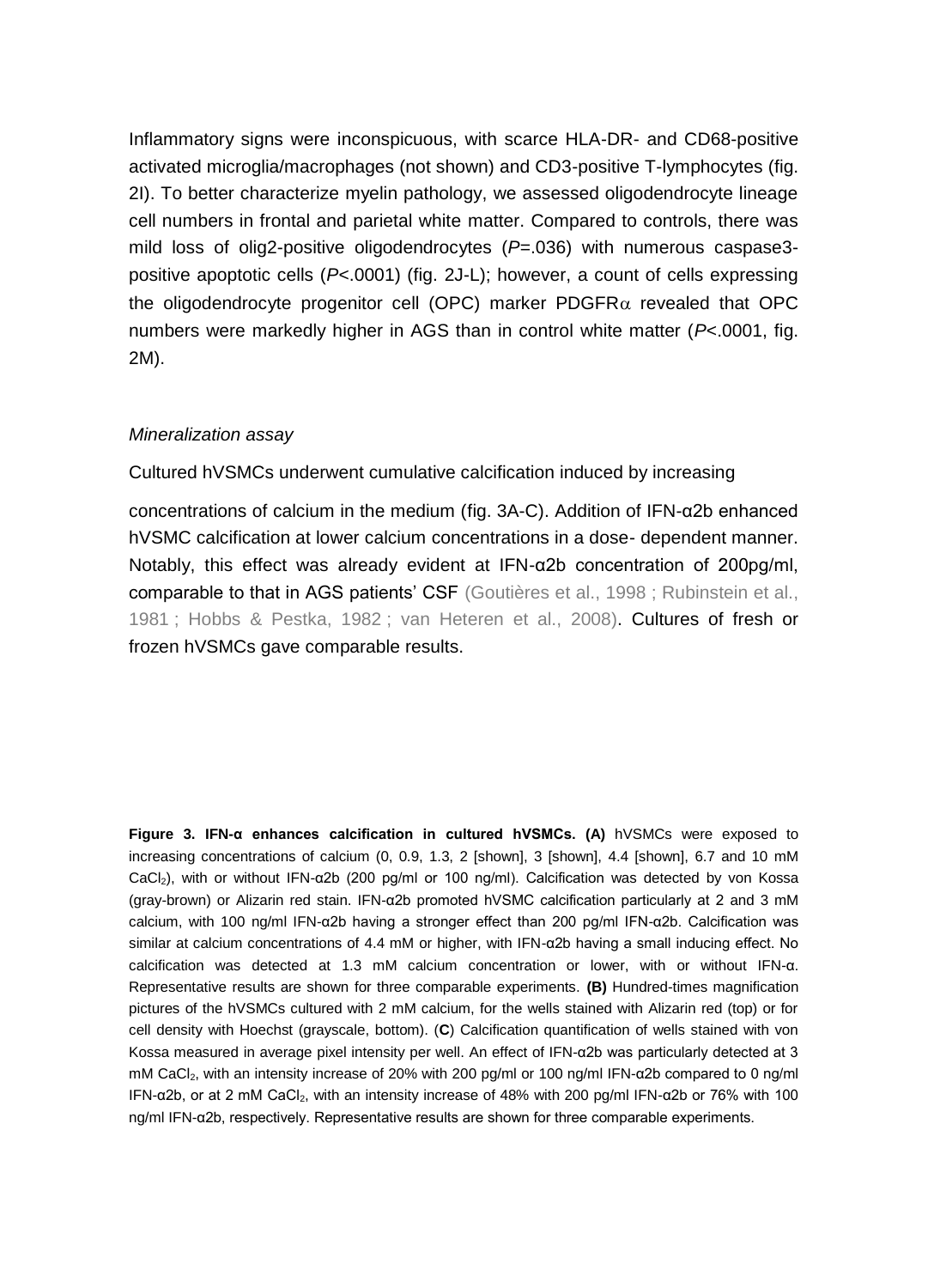#### **Discussion**

The findings of wedge-shaped infarcts, inhomogeneous loss of myelin and dystrophic calcifications in and around small vessels led to the suggestion that AGS represents a primary microangiopathy (Barth et al., 1999). Neuropathology of our case confirms extended involvement of small vessels and widespread calcifications. Most calcifications were within vessel walls, surrounding CD31 expressing intimal endothelial cells and adjacent to SMA- positive smooth muscle cells. Calcifications apparently not associated with blood vessels also surrounded a CD31-immunoreactive core, implying that they represent completely occluded calcified small vessels. This suggests that the calcific deposits in AGS arise in vascular walls, in particular in smooth muscle cells of the tunica media.

Vascular calcification is a cell-mediated process associated with de-differentiation of smooth muscle cells to an osteoblast/chondrocytic phenotype (Proudfoot & Shanahan, 2012; Chen & Moe, 2012). Dedifferentiation coincides with loss of contractile properties and SMA-immunoreactivity, as observed in our patient.

Inflammation is a known risk factor for vascular calcification; innate immune response mediators, including cytokines and tumor necrosis factor  $\alpha$ , induce calcification of vascular cells *in vitro* (Chen & Moe, 2012). Little is known about the mechanisms underlying the calcifying microangiopathy in AGS. To experimentally investigate a role for IFN-α, we established an *in vitro* model of AGSmicroangiopathy using hVSMCs chronically exposed to IFN-α. At a concentration comparable to that in patient's CSF, IFN- α2b enhanced calcification of cultured hVSMCs. This indicates that IFN-α promotes the generation of calcium deposits by smooth muscle cells and supports the proposition that IFN-α acts directly on vascular smooth muscle cells in AGS, thus contributing to the calcifying microangiopathy. A similar mechanism may operate in other brain disorders with excessive IFN-α, including congenital viral infections and autoimmune disorders like systemic lupus erythematosus, that feature neuropathological changes and calcifications evocative of AGS (Hofer & Campbell, 2013).

In AGS patients' brains, astrocytes produce the excessive IFN-α (van Heteren et al., 2008). Mice overexpressing IFN-α in astrocytes develop a leukoencephalopathy similar to AGS (Akwa et al., 1998). The myelin pathology has been related to overexpression of cathepsin-D in CSF lymphocytes, a proapoptotic factor with myelin-directed protease activity induced by  $IFN-\alpha$  (Pulliero et al., 2013). CSF of our patient was not available to verify IFN-α and cathepsin-D levels, but astrocytic IFN-α expression and apoptotic loss of oligodendrocytes were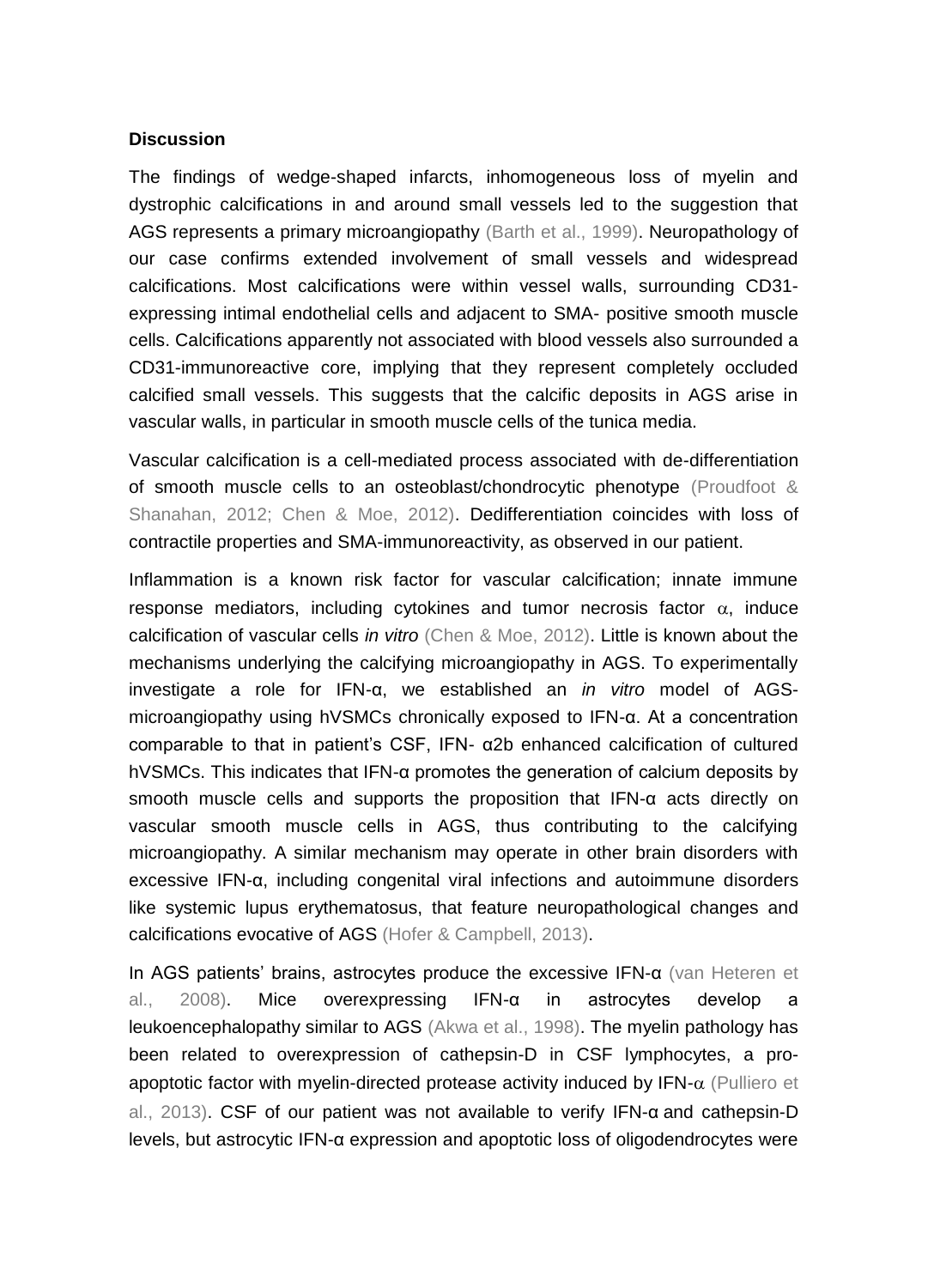conspicuous in the white matter, whereas influx of lymphocytes was negligible. This points to mechanisms other than lymphocytic neurotoxicity in maintaining oligodendrocytic pathology in AGS, at least in older patients in whom CSF lymphocyte numbers have fallen to normal (Crow, 2013). In our patient's noninfarcted white matter, lack of myelin was only mild and associated with increased OPC numbers. No myelin-laden macrophages were found, excluding ongoing demyelination. These findings suggest that the OPCs actively proliferate in response to oligodendrocyte loss and can mature into myelin-forming cells. Such remyelination effort highlights a previously unrecognized repair potential in AGS, which is in line with the progressive attenuation of the MRI white matter signal abnormalities.

In conclusion, present evidence indicates that astrocyte-derived IFN-α directly contributes to the calcifying microangiopathy typical of AGS. Further *in vivo* and *in vitro* studies are warranted to understand if IFN-α exerts a direct effect also on oligodendrocytic pathology and OPC differentiation throughout the disease course.

### **Acknowledgements**

The authors are grateful to the mortuary assistants of the VU University Medical Centre for their skilful help during the autopsies.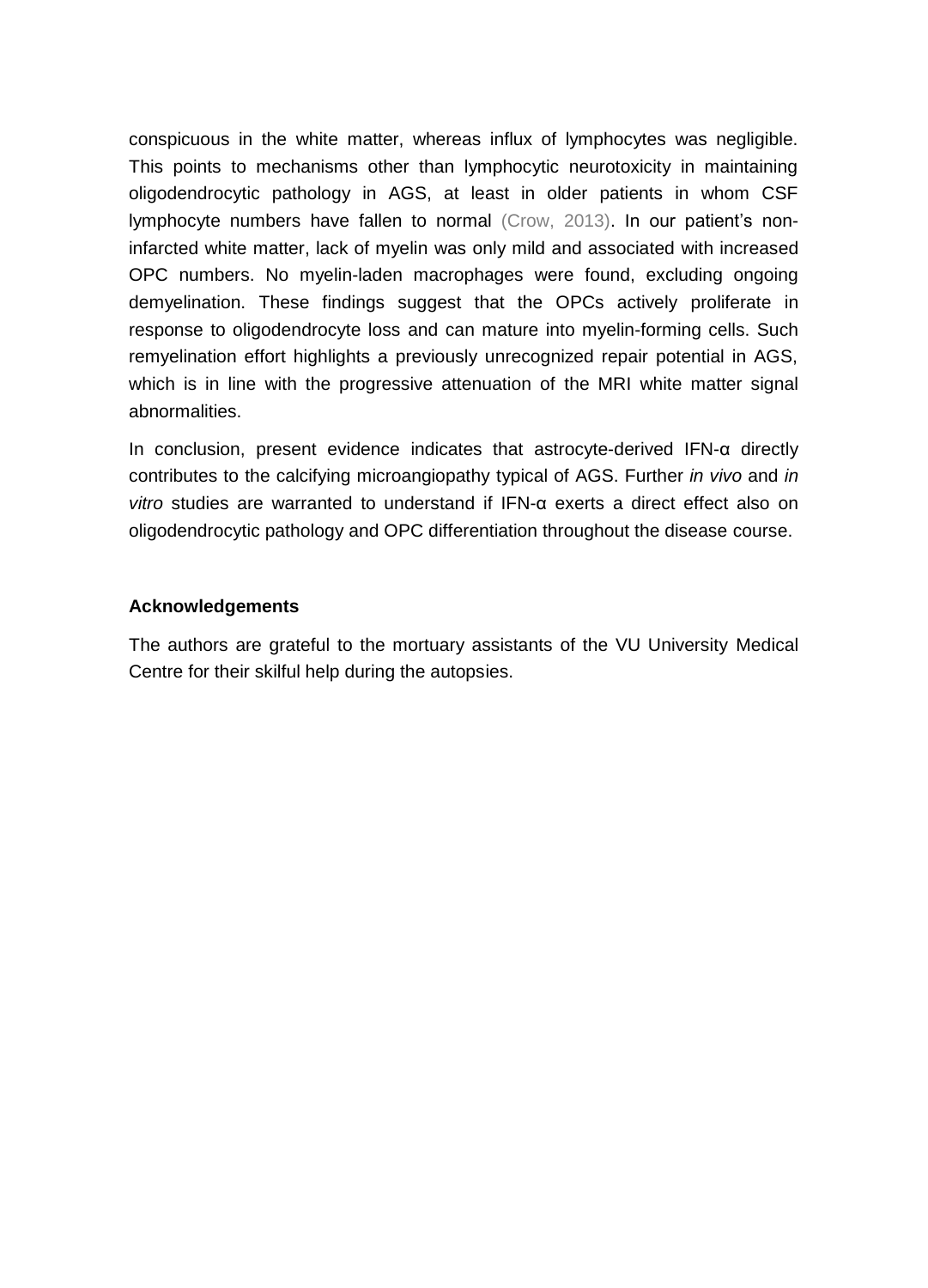#### **References**

Aicardi J & Goutières F. A progressive familial encephalopathy in infancy with calcifications of the basal ganglia and chronic cerebrospinal fluid lymphocytosis. Ann Neurol 1984;15:49–54.

Crow YJ. Aicardi-Goutières syndrome. Handb Clin Neurol 2013; 113:1629–1635.

Hofer MJ & Campbell IL. Type I interferon in neurological disease-the devil from within. Cytokine Growth Factor Rev 2013;24:257–267.

Diamond J. Autosomal dominant IFIH1 gain-of-function mutations cause Aicardi-Goutières syndrome. Clin Genet 2014;doi:10.1111/cge.12471 [Epub ahead of print].

Barth PG et al. Aicardi-Goutières syndrome: a genetic microangiopathy? Acta Neuropathol 1999;98:212–216.

Goutières F et al. Aicardi-Goutières syndrome: an update and results of interferon-alpha studies. Ann Neurol 1998;44:900–907.

Kumar D et al. Recognizable inherited syndrome of progressive central nervous system degeneration and generalized intracranial calcification with overlapping phenotype of the syndrome of Aicardi and Goutières. Am J Med Genet 1998;75:508–515.

Kevelam SH et al. Exome sequencing reveals mutated SLC19A3 in patients with an early-infantile, lethal encephalopathy. Brain 2013;136:1534–1543.

Bugiani M et al. Hyaluronan accumulation and arrested oligodendrocyte progenitor maturation in vanishing white matter disease. Brain 2013;136:209–222.

Proudfoot D & Shanahan C. Human vascular smooth muscle cell culture. Methods Mol Biol 2012; 806:251–263.

Reynolds JL et al. Human vascular smooth muscle cells undergo vesicle-mediated calcification in response to changes in extracellular calcium and phosphate concentrations: a potential mechanism for accelerated vascular calcification in ESRD. J Am Soc Nephrol 2004; 15:2857-2867.

Jones HC & Keep RF. Brain interstitial fluid calcium concentration during development in the rat: control levels and changes in acute plasma hypercalcaemia. Physiol Bohemoslov. 1988;37:213-216.

Bonewald LF et al. von Kossa staining alone is not sufficient to confirm that mineralization in vitro represents bone formation. Calcif Tissue Int 2003;72:537–547.

Proudfoot D et al. Apoptosis regulates human vascular calcification in vitro: evidence for initiation of vascular calcification by apoptotic bodies. Circ Res 2000;87:1055–1062.

Rubinstein M et al. Human leukocyte interferon: isolation and characterization of several molecular forms. Arch Biochem Biophys 1981;210:307–218.

Hobbs DS & Pestka S. Purification and characterization of interferons from a continuous myeloblastic cell line. J Biol Chem 1982;257:4071–4076.

van Heteren JT et al. Astrocytes produce interferon-alpha and CXCL10, but not IL-6 or CXCL8, in Aicardi-Goutières syndrome. Glia 2008;56:568–578.